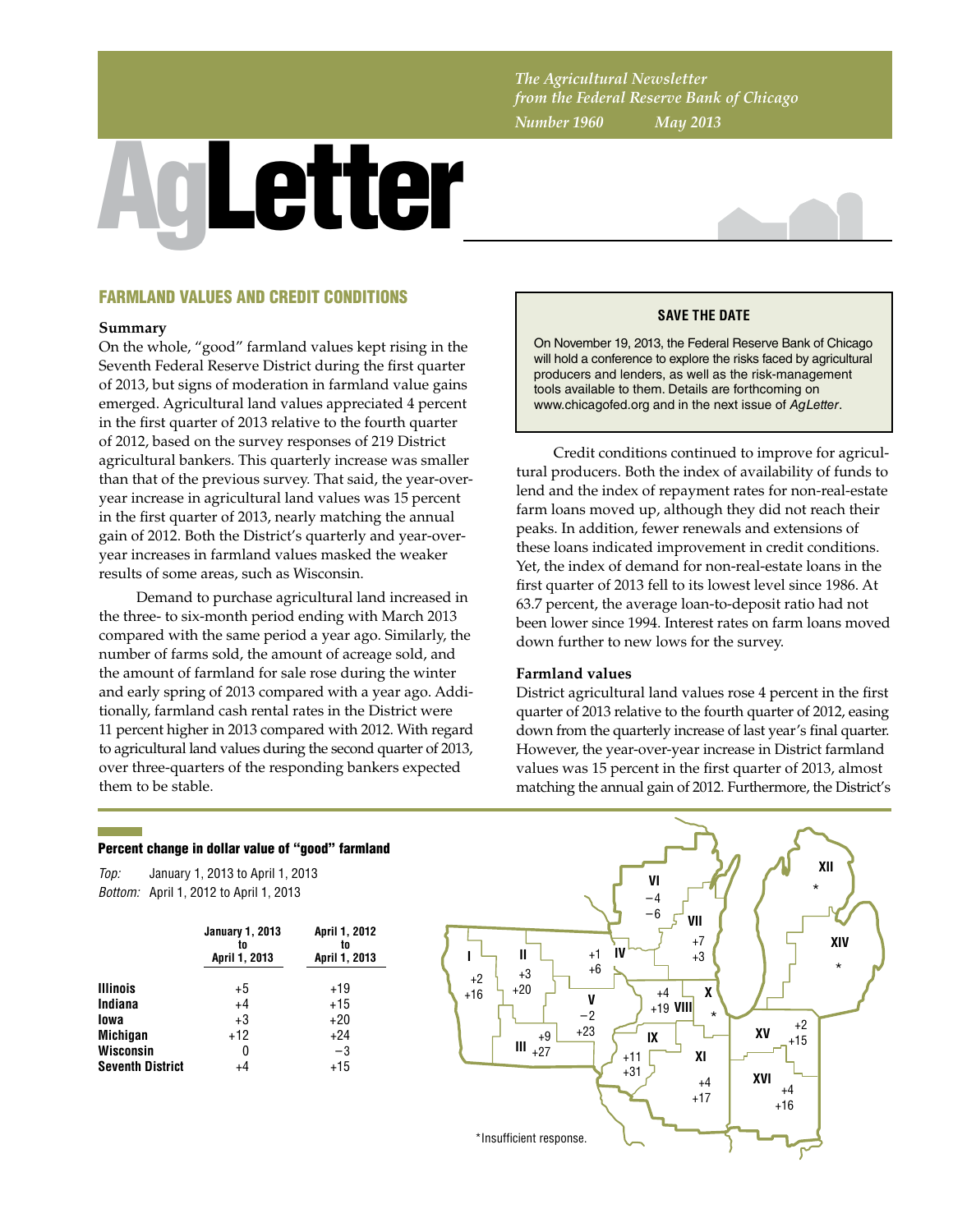### 1. Annual percentage change in Seventh District farmland cash rental rates adjusted by PCEPI



quarterly and year-over-year gains in agricultural land values masked the weaker results of some areas (see table and map on front page). Most notable was a 3 percent drop in Wisconsin's farmland values in the first quarter of 2013 from a year ago. That said, the year-over-year and quarterly gains in agricultural land values for Michigan were higher than the strong gains of the previous quarter. For Illinois and Iowa, the increases in farmland values on a year-overyear basis were close to those of the previous quarter, although these District states' quarterly increases were softer than those of the last quarter.

There was higher demand to purchase farmland in the three- to six-month period ending with March 2013 compared with the same period a year ago; 59 percent of the survey respondents observed higher demand to purchase farmland, while only 1 percent observed lower demand. The supply of farmland was higher too: There was an increase in the amount of farmland for sale over the winter and early spring relative to a year ago, as 37 percent of the responding bankers reported more farmland was up for sale in their areas and 28 percent reported less. Similarly, the number of farms and amounts of acreage sold increased over the winter and early spring relative to a year ago. A little over one-third of survey participants reported that farmers increased their share of farmland acres purchased (relative to investors) in the three- to six-month period ending in March 2013 versus the same period a year earlier; 3 percent said farmers decreased their share; and 62 percent saw no change.

District cash rental rates for agricultural land in 2013 were up 11 percent from 2012 (this annual increase was smaller than those of the past two years). Over the same period, farmland cash rental rates were up 9 percent in Illinois, 11 percent in Indiana, 13 percent in Iowa, 2 percent in Michigan, and 12 percent in Wisconsin. District cash rental rates increased almost 10 percent from 2012 when

adjusted for inflation using the Personal Consumption Expenditures Price Index (see chart 1); this result was the fourth-largest increase in farmland cash rental rates in the history of the survey.

The string of strong advances in farmland cash rental rates propelled their inflation-adjusted index past its previous peak (see chart 2). Similarly, the index of agricultural land values has established new records every year since 2011. Historically, changes in cash rental rates have tended to trail those in farmland values, so not surprisingly, the equity derived from the land outpaced the income from cash rents in 2013.

Rising cash rental rates and farmland values reflected higher crop prices. Prices in the first quarter of 2013 averaged \$7.06 per bushel for corn and \$14.47 per bushel for soybeans, according to the U.S. Department of Agriculture (USDA). In the first quarter of 2013, corn prices and soybean prices increased 2.5 percent and 1.4 percent, respectively, from the fourth quarter of 2012; corn prices grew 13 percent and soybean prices grew 17 percent compared with a year ago, as tight stocks and uncertainty about the weather boosted prices. Moreover, at the end of the first quarter of 2013, \$16.1 billion had been paid out for insured 2012 agricultural losses across the U.S., of which \$6.66 billion went to producers in the five District states (41 percent of the U.S. total). These factors bolstered farmland values and cash rents while enhancing agricultural credit conditions in the first quarter of 2013.

### **Credit conditions**

Agricultural credit conditions improved in the first quarter of 2013 compared with the first quarter of 2012. At 161, the index of funds availability nearly matched last year's record, with 61 percent of the survey respondents reporting their banks had more funds available to lend and under 1 percent reporting their banks had less. The index of repayment rates for non-real-estate farm loans moved up

### 2. Indexes of Seventh District farmland adjusted by PCEPI

index, 1981=100

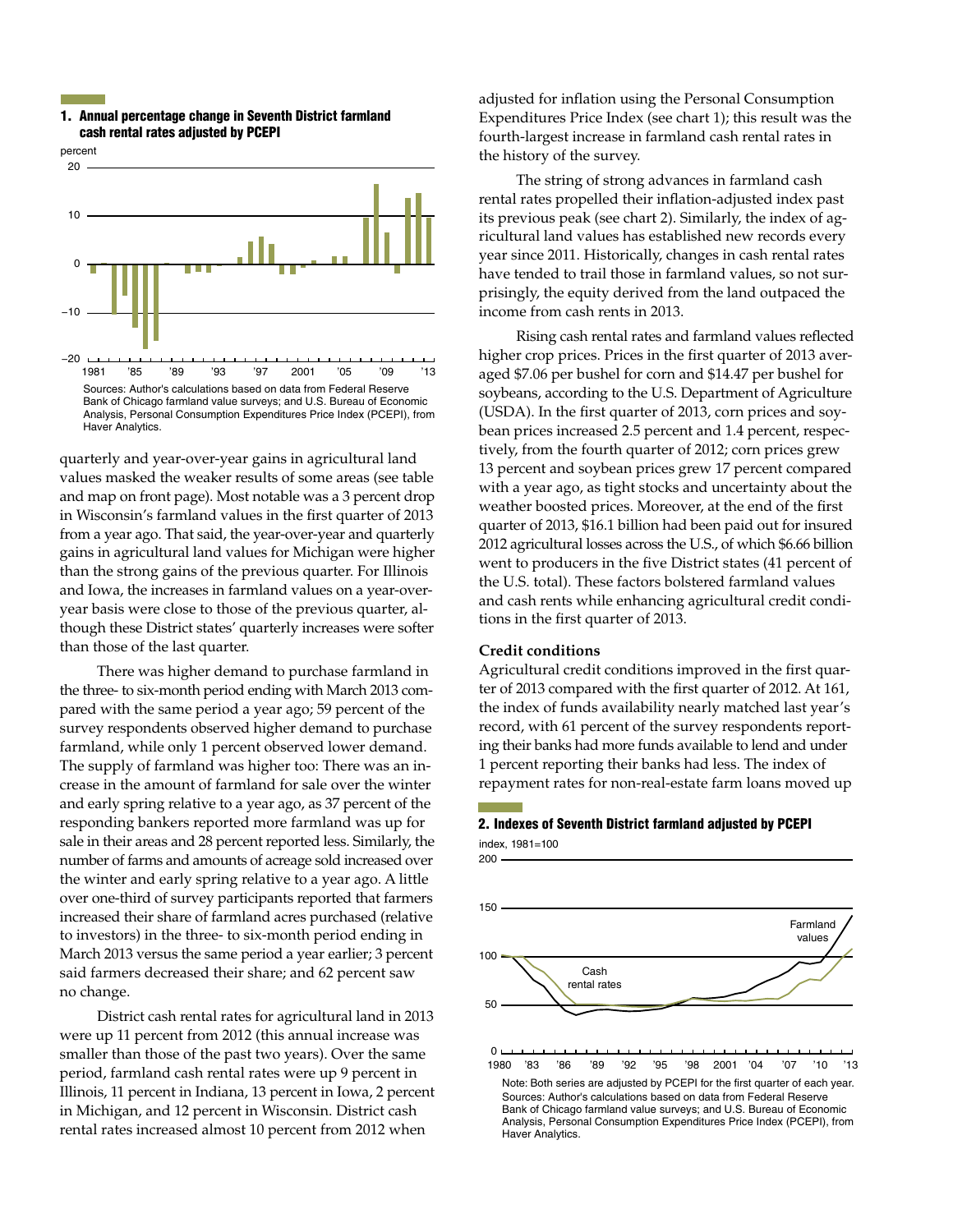### Credit conditions at Seventh District agricultural banks

|           | Loan<br>demand | <b>Funds</b><br>availability | Loan<br>repayment rates | Average loan-to-<br>deposit ratio | Interest rates on farm loans           |                               |                             |
|-----------|----------------|------------------------------|-------------------------|-----------------------------------|----------------------------------------|-------------------------------|-----------------------------|
|           |                |                              |                         |                                   | <b>Operating</b><br>loans <sup>a</sup> | Feeder<br>cattle <sup>a</sup> | Real<br>estate <sup>a</sup> |
|           | $(index)^b$    | $(index)^b$                  | $(index)^b$             | (percent)                         | (percent)                              | (percent)                     | (percent)                   |
| 2011      |                |                              |                         |                                   |                                        |                               |                             |
| Jan-Mar   | 81             | 149                          | 146                     | 69.8                              | 6.01                                   | 5.93                          | 5.80                        |
| Apr-June  | 79             | 145                          | 133                     | 70.3                              | 5.75                                   | 5.91                          | 5.62                        |
| July-Sept | 81             | 149                          | 133                     | 69.0                              | 5.66                                   | 5.79                          | 5.36                        |
| Oct-Dec   | 87             | 153                          | 150                     | 68.7                              | 5.47                                   | 5.65                          | 5.20                        |
| 2012      |                |                              |                         |                                   |                                        |                               |                             |
| Jan-Mar   | 72             | 163                          | 154                     | 66.5                              | 5.34                                   | 5.54                          | 5.08                        |
| Apr-June  | 69             | 164                          | 139                     | 68.1                              | 5.27                                   | 5.41                          | 4.94                        |
| July-Sept | 81             | 147                          | 128                     | 67.5                              | 5.21                                   | 5.37                          | 4.86                        |
| Oct-Dec   | 96             | 151                          | 135                     | 67.2                              | 5.03                                   | 5.24                          | 4.70                        |
| 2013      |                |                              |                         |                                   |                                        |                               |                             |
| Jan-Mar   | 67             | 161                          | 143                     | 63.7                              | 4.91                                   | 5.12                          | 4.60                        |

a At end of period.

**Bankers responded to each item by indicating whether conditions during the current quarter were higher, lower, or the same as in the year-earlier period. The index numbers are computed by** subtracting the percentage of bankers that responded "lower" from the percentage that responded "higher" and adding 100.

Note: Historical data on Seventh District agricultural credit conditions are available for download from the *AgLetter* webpage, www.chicagofed.org/webpages/publications/agletter/index.cfm.

to 143 for the first quarter of 2013—its highest value since setting a new high a year ago; 47 percent of the responding bankers reported higher rates of repayment and 4 percent reported lower rates. Thirty-five percent of the survey respondents observed fewer loan renewals and extensions over the January through March period of 2013 compared with the same period last year, while 5 percent observed more of them.

The index of demand for non-real-estate farm loans dropped to 67—its lowest value since 1986. Only 13 percent of the reporting bankers noted higher loan demand compared with a year ago, and 46 percent noted lower demand. Low loan demand led to a decline in the average loan-to-deposit ratio for the District. At 63.7 percent, the District's average loan-to-deposit ratio had fallen to its lowest level since 1994, and this level was 13 percentage points below the average level desired by District bankers. Furthermore, the share of banks below their desired level of lending rose to 89 percent. Six percent of the survey respondents reported that their banks required larger amounts of collateral for loans during the January through March period of 2013 relative to the same period last year, while only 1 percent reported that their banks required smaller amounts. As of April 1, 2013, average interest rates had fallen to 4.91 percent for operating loans and 4.60 percent for agricultural real estate loans; both were record lows.

### **Looking forward**

Heavy precipitation has delayed planting this spring, in sharp contrast with last year, when planting occurred ahead of schedule. That said, the rains have revitalized much of the subsoil. During last year's drought, subsoil moisture played a key role in preventing even deeper losses in agricultural output. Similar to a year ago (before the drought hit), the USDA recently forecasted an easing of tight crop stocks because of the anticipated record harvests of corn

and soybeans this fall; according to the USDA, this record production should lead to lower estimated price intervals for the 2013–14 crop year: \$4.30 to \$5.10 per bushel for corn and \$9.50 to \$11.50 per bushel for soybeans. Lower crop prices could slow the upward trend in farmland values. Many District bankers responding to the survey appeared to share this view: For the second quarter of 2013, 19 percent predicted farmland values to increase, while 4 percent expected them to decrease; the vast majority anticipated farmland values to be stable.

Non-real-estate farm loan volumes were projected by survey respondents to decrease during the April through June period of 2013 compared with the same period of 2012, except in Indiana and Wisconsin. However, agricultural real estate loan volumes were expected to rise in the second quarter of 2013 compared with the second quarter of 2012 for all District states.

David B. Oppedahl, *business economist*

*AgLetter* (ISSN 1080-8639) is published quarterly by the Economic Research Department of the Federal Reserve Bank of Chicago. It is prepared by David B. Oppedahl, business economist, and members of the Bank's Economic Research Department. The information used in the preparation of this publication is obtained from sources considered reliable, but its use does not constitute an endorsement of its accuracy or intent by the Federal Reserve Bank of Chicago or the Federal Reserve System.

© 2013 Federal Reserve Bank of Chicago

*AgLetter* articles may be reproduced in whole or in part, provided the articles are not reproduced or distributed for commercial gain and provided the source is appropriately credited. Prior written permission must be obtained for any other reproduction, distribution, republication, or creation of derivative works of *AgLetter* articles. To request permission, please contact Helen Koshy, senior editor, at 312-322-5830 or email Helen.Koshy@chi.frb.org. *AgLetter* and other Bank publications are available at www.chicagofed.org.